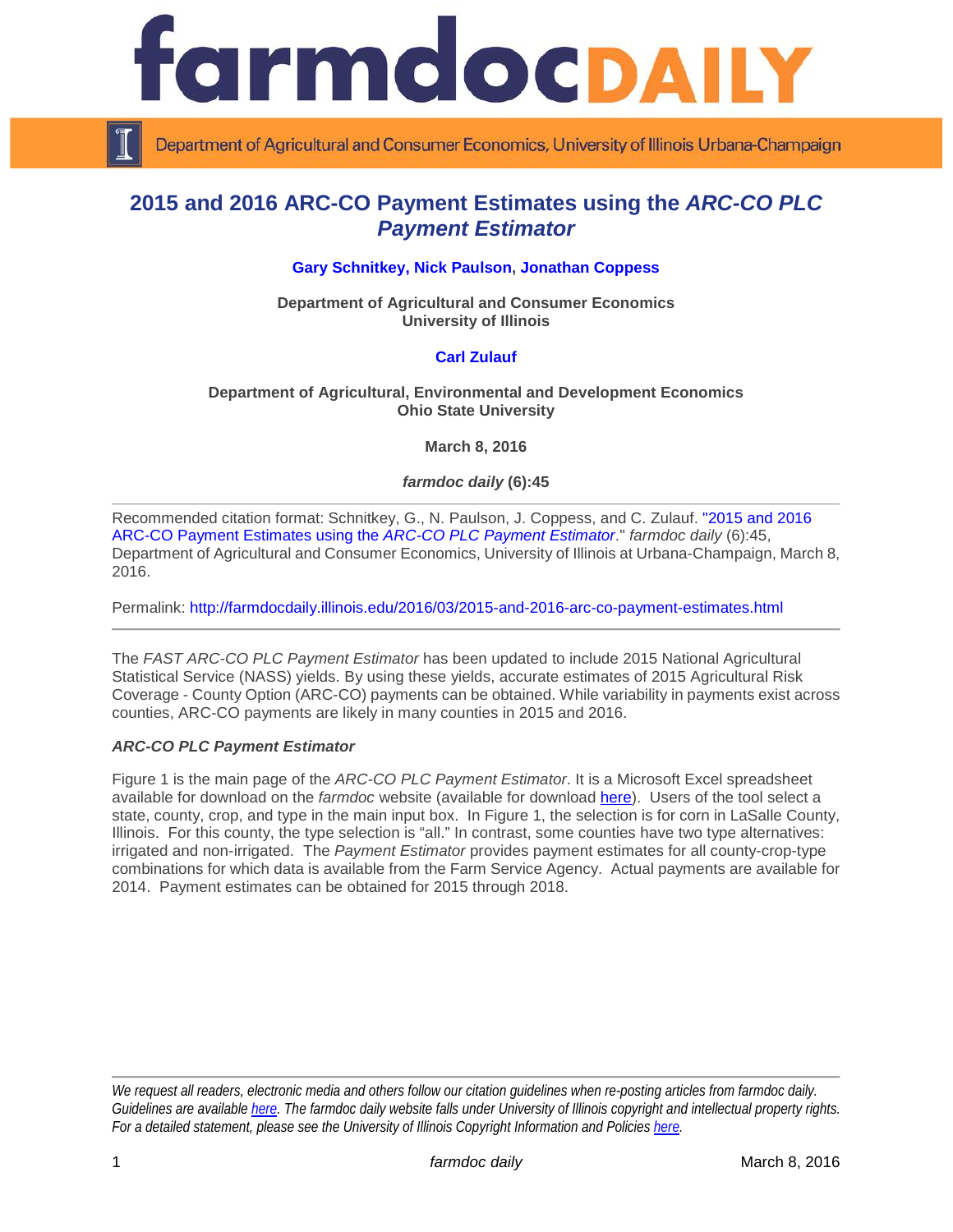| State<br><b>Illinois</b>                                   |                                                                               |                    | <b>Use Defaults</b>                       |                    |                                                                                                           |                              |                                                                                                                        |
|------------------------------------------------------------|-------------------------------------------------------------------------------|--------------------|-------------------------------------------|--------------------|-----------------------------------------------------------------------------------------------------------|------------------------------|------------------------------------------------------------------------------------------------------------------------|
| County                                                     | LaSalle                                                                       |                    |                                           |                    |                                                                                                           |                              |                                                                                                                        |
| Crop                                                       | Corn                                                                          |                    |                                           | Help               |                                                                                                           |                              |                                                                                                                        |
| Type                                                       | AII                                                                           |                    |                                           |                    |                                                                                                           |                              |                                                                                                                        |
|                                                            | PLC Payment Yield                                                             | 140                |                                           | Print              |                                                                                                           |                              |                                                                                                                        |
| What-If                                                    |                                                                               |                    |                                           |                    |                                                                                                           |                              |                                                                                                                        |
|                                                            |                                                                               |                    |                                           |                    |                                                                                                           |                              | Change the county yields and Market Year Average (MYA) prices for 2015 and 2018 to see payments under ARC-             |
|                                                            |                                                                               |                    |                                           |                    |                                                                                                           |                              | County and PLC. Payments are stated per base acre, as such they are multiplied by .85. If there are 100 base           |
| acres per farm, multiple the result below by 100.<br>Input |                                                                               |                    | Agricultural Risk Coverage (ARC) - County |                    |                                                                                                           |                              | <b>Price Loss</b><br><b>Coverage (PLC)</b>                                                                             |
|                                                            | County                                                                        | MYA                |                                           | <b>Benchmark</b>   | ARC.                                                                                                      | <b>ARC</b>                   |                                                                                                                        |
| Year                                                       | Yield                                                                         | Price <sup>1</sup> | Yield <sup>2</sup>                        | Price <sup>3</sup> | Guarantee <sup>4</sup> Payment <sup>5</sup>                                                               |                              | Payment                                                                                                                |
|                                                            |                                                                               |                    |                                           |                    |                                                                                                           |                              |                                                                                                                        |
| 2009                                                       | 183                                                                           | 3.55               |                                           |                    |                                                                                                           |                              |                                                                                                                        |
| 2010                                                       | 163                                                                           | 5.18               |                                           |                    |                                                                                                           |                              |                                                                                                                        |
| 2011                                                       | 177                                                                           | 6.22               |                                           |                    |                                                                                                           |                              |                                                                                                                        |
| 2012                                                       | 134                                                                           | 6.89               |                                           |                    |                                                                                                           |                              |                                                                                                                        |
| 2013                                                       | 187                                                                           | 4.46               |                                           |                    |                                                                                                           | \$/acre                      | \$/acre                                                                                                                |
| 2014                                                       | 198                                                                           | 3.70               | 174                                       | 5.29               | 792                                                                                                       | 46.74                        | $\mathbf{0}$                                                                                                           |
| $2015$ *                                                   | 178                                                                           | 3.60               | 176                                       | 5.29               | 801                                                                                                       | 79.14                        | 12                                                                                                                     |
| 2016                                                       | 183                                                                           | 3.80               | 181                                       | 4.79               | 746                                                                                                       | 42.68                        | $\mathbf{0}$                                                                                                           |
| 2017                                                       | 185                                                                           | 4.00               | 183                                       | 3.99               | 628                                                                                                       | 0.00                         | $\Omega$                                                                                                               |
| 2018                                                       | 187                                                                           | 4.00               | 185                                       | 3.83               | 609                                                                                                       | 0.00                         | $\Omega$                                                                                                               |
|                                                            |                                                                               |                    |                                           |                    | <b>Five-Year Average</b>                                                                                  | 33.71                        | $\overline{2}$                                                                                                         |
|                                                            | National Ioan rate equals: 1.95                                               |                    |                                           |                    |                                                                                                           | Reference price equals: 3.70 |                                                                                                                        |
|                                                            | 2015 ARC and PLC payments                                                     |                    |                                           |                    |                                                                                                           |                              |                                                                                                                        |
|                                                            |                                                                               |                    |                                           |                    |                                                                                                           |                              | * A star next to the yield means this is a NASS yield. The yield FSA uses in calculating 2015 payments                 |
|                                                            |                                                                               |                    |                                           |                    | will be close to this yield. The FSA yield likely will be below this NASS yield.                          |                              |                                                                                                                        |
|                                                            |                                                                               |                    |                                           |                    | 2015 MYA price currently are based on estimates. These prices will be known at the end of the             |                              |                                                                                                                        |
|                                                            | marketing year (end of August for corn and soybeans).                         |                    |                                           |                    |                                                                                                           |                              |                                                                                                                        |
|                                                            |                                                                               |                    |                                           |                    |                                                                                                           |                              | 2014 payments were reduced 6.8% for sequester. This reduction is not included for 2015 payments.                       |
|                                                            | 2014 ARC and PLC payments:                                                    |                    |                                           |                    |                                                                                                           |                              |                                                                                                                        |
|                                                            |                                                                               |                    |                                           |                    |                                                                                                           |                              | 2014 ARC-CO and PLC payments are estimated on a per base acre basis. Payments are adjusted to                          |
|                                                            |                                                                               |                    |                                           |                    | account for the fact that payments are made on 85% of base acres.                                         |                              |                                                                                                                        |
|                                                            |                                                                               |                    |                                           |                    |                                                                                                           |                              | 2014 payments are adjusted for a 6.8% sequester. The 2014 payment is multiplied by .932 (1 - .068).                    |
|                                                            |                                                                               |                    |                                           |                    | NaN for 2014 yields mean that Farm Service Agency has not released county yield data.                     |                              |                                                                                                                        |
|                                                            | $1$ Market year average price which is a national price for a marketing year. |                    |                                           |                    |                                                                                                           |                              |                                                                                                                        |
|                                                            |                                                                               |                    |                                           |                    | $2$ Equals Olympic average of five-previous yields. Olympic averages eliminate high and low observations. |                              |                                                                                                                        |
|                                                            |                                                                               |                    |                                           |                    | <sup>3</sup> Equals Olympic average of five-previous prices, price can not be less than reference price.  |                              |                                                                                                                        |
|                                                            | <sup>4</sup> Equals benchmark yield x benchmark price x .86.                  |                    |                                           |                    |                                                                                                           |                              |                                                                                                                        |
|                                                            |                                                                               |                    |                                           |                    |                                                                                                           |                              | <sup>5</sup> Equals .85 x minimum of (ARC guarantee - county yield x MYA price) or (10% of benchmark yield x benchmark |
|                                                            |                                                                               |                    |                                           |                    |                                                                                                           |                              |                                                                                                                        |
|                                                            | price), when county revenue is less than ARC guarantee, zero otherwise.       |                    |                                           |                    |                                                                                                           |                              |                                                                                                                        |

# **2014 ARC-CO Payments**

For the 2014 crop year, the ARC-CO payment for LaSalle County is \$46.74 per base acre (see Figure 1). This value includes the adjustment that payments are made on only 85% of base acres. It also includes the reduction from the 6.8% sequester in 2014. FSA made most ARC-CO payments for the 2014 crop year in October 2015. Maps of 2014 ARC-CO payments are available in a *farmdoc daily* article [\(November 10,](http://farmdocdaily.illinois.edu/2015/11/2014-arc-co-payments-release-county-yields.html)  [2015\)](http://farmdocdaily.illinois.edu/2015/11/2014-arc-co-payments-release-county-yields.html).

## **2015 ARC-CO Payment Estimates**

The estimated payment for the 2015 crop year for corn in LaSalle County is \$79.14 per acre (see Figure 1). This value is based on a 178 bushel per acre county yield. The 178 bushel per acre yield comes from NASS, as is indicated by the "\*" next to the 2015 yield estimate (see Figure 1). Where available, FSA uses NASS data in calculating its final yields, but supplements NASS data with RMA data (see *farmdoc daily*, [December 1, 2015\)](http://farmdocdaily.illinois.edu/2015/12/fsa-yields-used-in-computing-arc-co-payments.html). Almost always, the yield FSA uses in calculating ARC-CO payments will be the same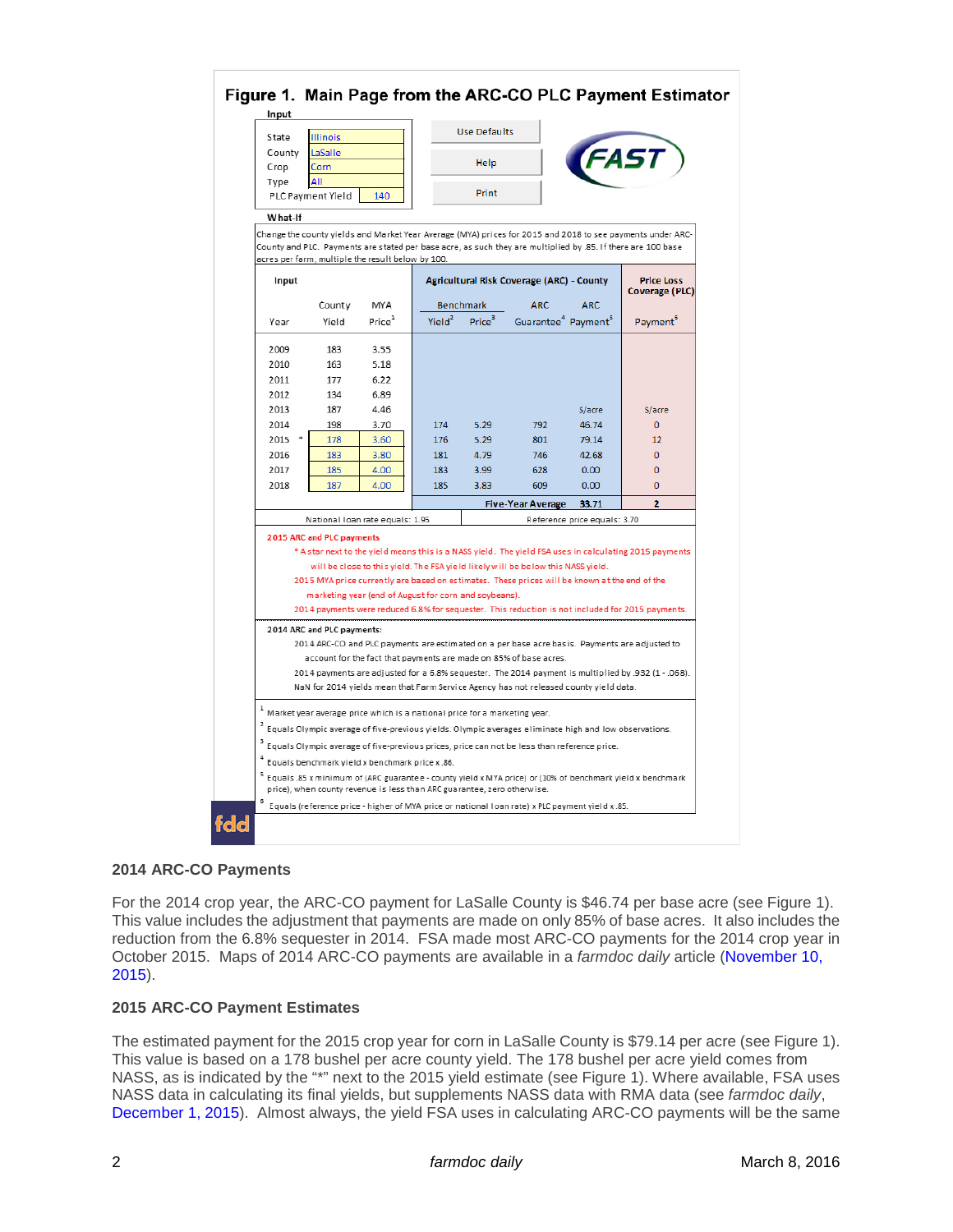or below the NASS yield. In the middle of the Corn Belt, differences between NASS and FSA yields typically are less than a bushel per acre. If NASS does not provide data for county, a "\*" will not appear next to the 2015 yield and a trend estimates of 2015 yield is used in the *Payment Estimator*. Without NASS data, yield estimate in the *Payment Estimator* are not very accurate.

The MYA price used in 2015 payment estimates is \$3.60 per bushel, the current midpoint of the World Agricultural Supply and Demand Estimates (WASDE) range. The marketing year is not over, and the MYA price is not known with certainty. Marketing years for corn and soybeans will end at the end of August 2016. However, the potential for price change is diminished by the fact that the corn and soybean marketing is now 5/12 completed.

The payment estimates for 2016 are subject to change since FSA yields may differ from yield estimates in the *Payment Estimator* and the marketing year is not over. Payments for the 2015 crop year will not be made until after October 1, 2016. Maps of estimated 2015 corn and soybean payments are available in a recent article (*farmdoc daily* [February 23, 2016\)](http://farmdocdaily.illinois.edu/2016/02/2015-arc-co-payment-estimates-corn-soybeans.html).

# **2016 ARC-CO Payment Estimates**

A 2016 crop year payment estimate by ARC-CO also is shown in the *Payment Estimator*. These estimates are useful for individuals preparing budgets and rental bids for farmland in 2016. The 2016 payments will accrue to those individuals with a share in 2016 production.

In Figure 1, the 2016 ARC-CO estimate is \$42.68 based on a 183 bushel per acre yield and a \$3.80 price. The 2016 projected yield is a trend estimate of yield. Obviously little is known about 2016 growing conditions and prices and yields can change from current estimates. As a result, the 2016 payment will vary from that shown in the *Payment Estimator*. Payments for the 2016 crop year will not be made until after October 1, 2017.

Figure 2 shows 2016 estimates of ARC-CO payments for Illinois counties for corn based on a \$3.80 price and trend yields. As can be seen, payments vary across counties with high payments of over \$60 per base acre in some counties and no payments in other counties. The difference in payments across counties is a reflection of a number of factors, with the most prominent being the yields from 2009 through 2015 used to estimate the benchmark yield for ARC-CO. The higher the benchmark yield, the higher the ARC-CO guarantee, leading to higher ARC-CO payments.

Projected 2016 ARC-CO payments by Illinois counties for soybeans are shown in Figure 3. Estimates are made using a \$9.20 MYA price and trend yields. As can be seen, payments estimates vary across counties.

Payments in 2016 will vary from those shown in Figures 2 and 3. While estimates, these payments do illustrate several points:

- 1. Based on current information, ARC-CO payments in 2016 for both corn and soybeans are expected.
- 2. These payments will vary across counties, just as they did in 2014 and 2015. The nature of the variability will differ from those shown in Figures 2 and 3, but expect variability across counties.

## **Summary**

In order to help with budgeting and rental decisions, the *ARC-CO PLC Payment Estimator* can be used to estimate ARC-CO payments for 2015 and 2016. ARC-CO payments are likely in 2015 and 2016, but will vary across counties. Payment estimates for 2015 are more accurate than payment estimates for 2016, particularly for county and crop combinations where NASS data is available. However, 2015 payments can still vary from current estimates.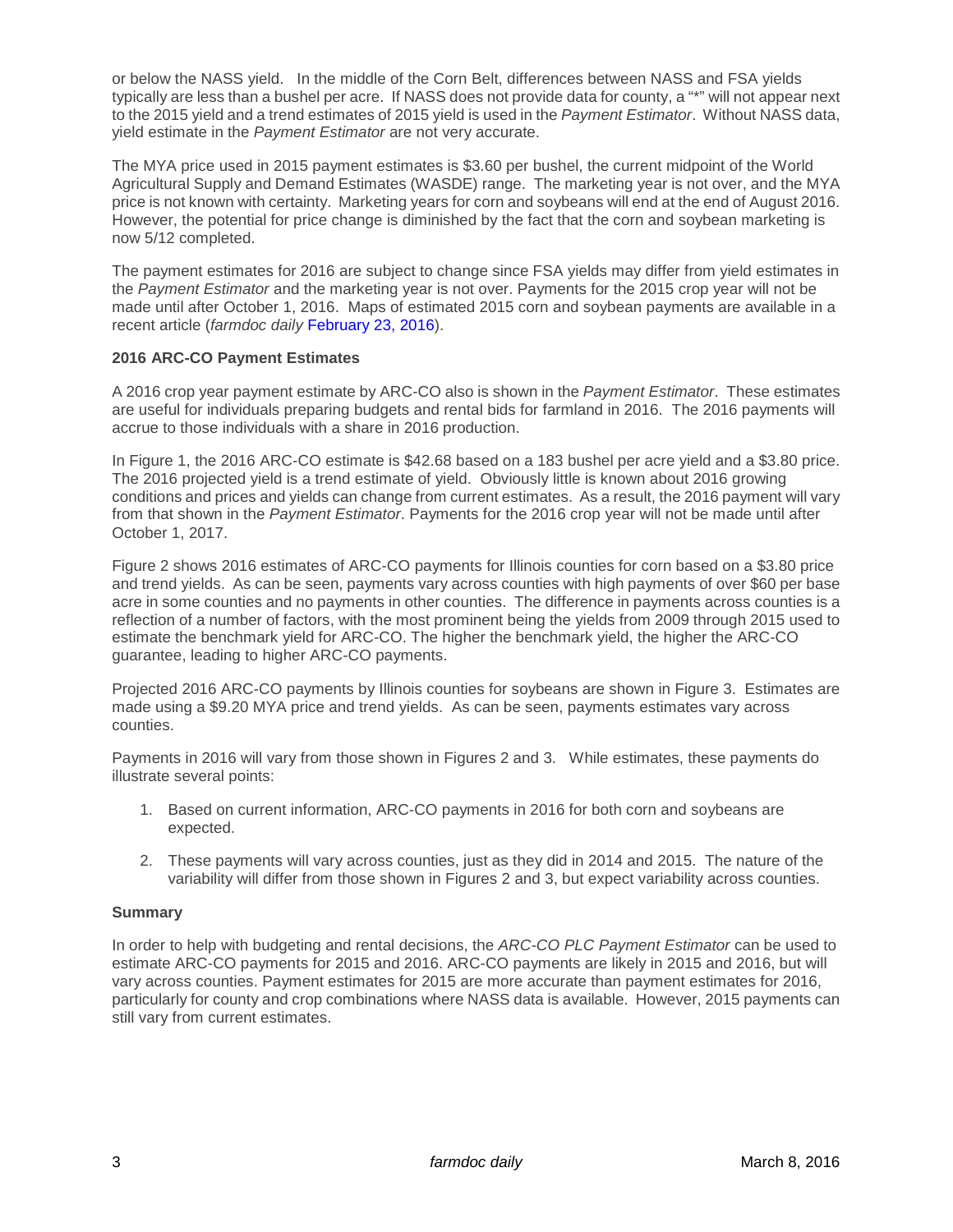